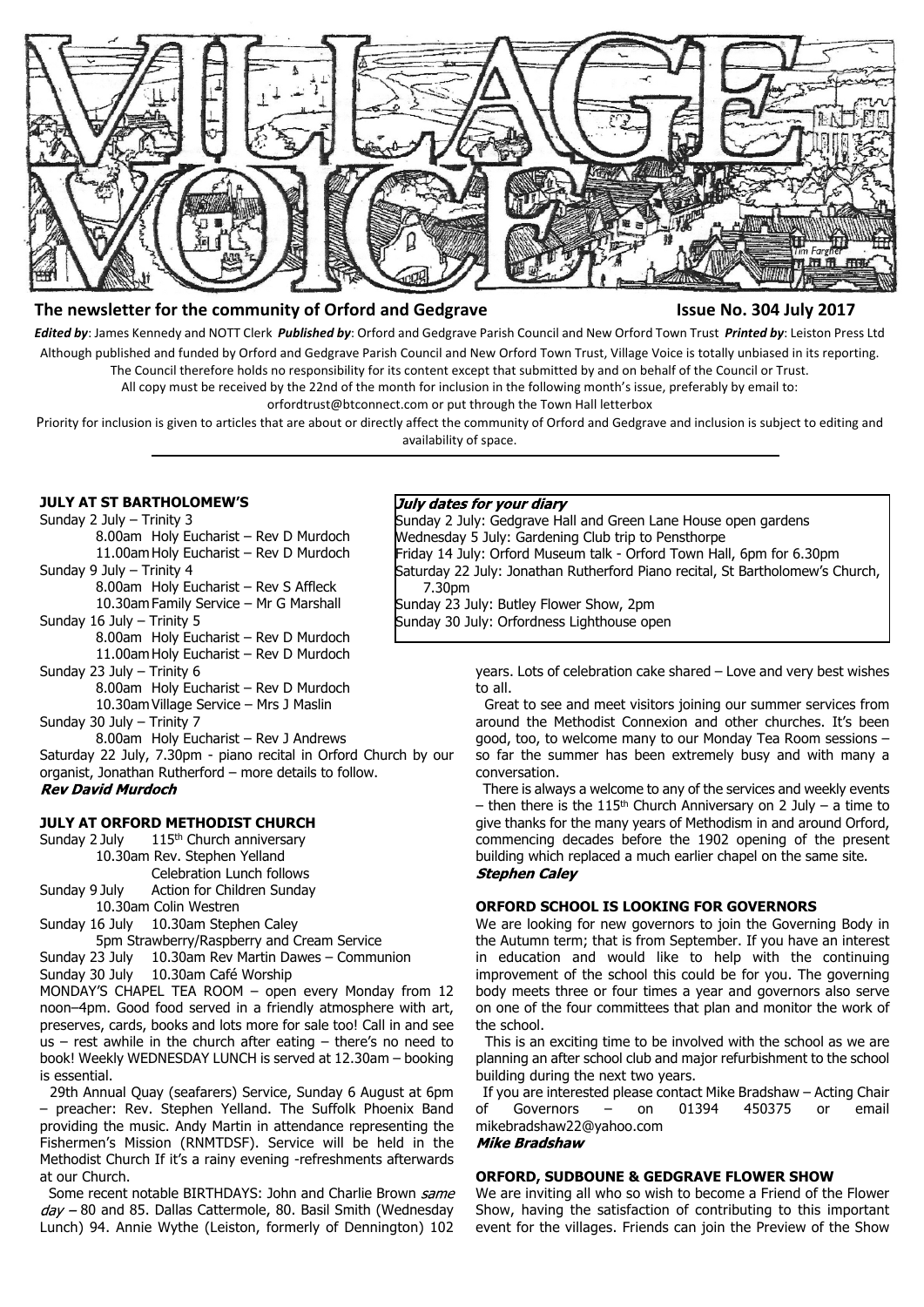at 1pm on the day, and participate in the vote for the 'Best in Show' exhibit. We are very grateful to Adnams for sponsoring the Friends Preview this year.

 We would like to suggest a minimum contribution of £30 to become a friend. If you want to take this up, please send a cheque, made out to The Orford Flower Show, to the Show Treasurer Andrew Curtis at Lavender Cottage, Crown lane, Orford IP12 2NB. Alternatively, you can do a BACS transfer to: sort code 20-98-07, account number 80675962, account name Orford Flower Show. Please put your name as reference, so we know who has contributed.

 A number of committee members are retiring this year, after helping for many years. Sue Snowdon is taking over as Secretary from Frances Barnwell; Maria Brenchley from Ian Castle in charge of the schedule; and Andrew Curtis as Treasurer from Howard Nash. Frances, Howard and Ian will be helping their replacements through this year's event to ensure a smooth handover. On behalf of the villages, I would like to thank all three for their work for the show over many years.

 We still need replacements for running the children's races, and the dog race. Caroline and Patrick Cooper have been looking after these for about 10 years, and would like to hand over to others. They will handle this year, hopefully showing the ropes to their successors. How about some sporty parents with youngsters stepping forward – where are you! We could consider splitting off the dog race for someone else to handle.

 And please pray for good weather on 26 August – see you all there! **Mike Redmond, Chairman Flower Show** 

## **THE ORFORD, SUDBOURNE AND GEDGRAVE FLOWER SHOW TOMBOLA**

Once again, we will be having the Tombola stall at this year's flower show on Saturday 26 August.

 During August, it is likely that you will have a knock on your door asking for contributions to the stall. Obviously wines of all types plus spirits and soft drinks will be greatly appreciated, but any contributions of food products and sweets etc. (in their sell by date) will also be wonderful. If you cannot find anything at the time or you are not at home, don't worry. We are planning to have a box at each of the Orford General Store, Friend's Garage and High House Fruit Farm so you can leave you bottles there as you do the rest of your shopping.

 And remember, last year we had almost 400 such prizes and raised almost £900. So maybe £1,000 is possible this year!

# Mike and Polly Sharkey 01394 450959

## **ORFORD MUSEUM TALK**

On the evening of Friday, 14 July, there will be a talk in the New Room of Orford Town Hall entitled Through the Eye of a Camera on the work of William Walden Hammond, the pioneering WWI aerial photographer. He was appointed Photographic Officer at Orford Ness in 1917 and moved to Martlesham Heath in 1918 where he started the Photographic Flight. This will be an illustrated talk, using digital images from his photographs, by Victoria Gunnel, his great-niece. The talk will start at 6.30pm though there will be a complimentary glass of wine available from 6.00pm. The entrance will be £5.00 for Friends of Orford Museum and £7.00 for guests. There will also be a small exhibition in St. Bartholomew's Church to accompany this event. **Elizabeth Spinney** 

## **ORFORDNESS LIGHTHOUSE VISIT DATES: Summer 2017**

Orfordness Lighthouse Trust volunteers will be opening the Lighthouse to visitors on the following dates:

Sunday, 30 July, Sunday, 6 August, Monday, 28 August (Bank Holiday Weekend)

 To book your place and to join our mailing list, please email orfordnesslighthouse@gmail.com with the number in your party. Please see our website www.orfordnesslighthouse.co.uk for all the details including timing, ferry dues, visit advice etc. You can also follow us on Facebook and Instagram.

We look forward to welcoming you!

# Lydia Finney, Orfordness Lighthouse Trust

# **ORFORD SAILING CLUB**

We will be offering 'Taster sailing sessions' which are open to anyone. Come and have some fun sailing! No experience is required, however children must be at least 8 years old and must be able to swim. These sessions are aimed at local families to create an opportunity to experience sailing without any future commitments. We charge £5 per session.

Dates: Wednesdays, 5pm-6.30pm: 5 July

Sundays, from 10.30am-12 noon: 2 and 9 July

Should you be interested please contact **Sheena Barrow**, email: sheenabarrow@btinternet.com, 01394 450737

# **ORFORD TENNIS TOURNAMENTS 2017**

THE LADIES DOUBLES will take place on Monday, 14 August at 9am. Partners will be drawn on the day so you can enter as an individual. The cost will be £3 per person.

 THE MIXED DOUBLES will take place on Wednesday, 16 August from 4.30 pm. The cost will be £5 per couple.

 Please let me know by 10 August if you would like to enter. Cups will be presented at the Flower Show on 26 August.

Diana Paterson  $\overline{\phantom{0}}$ 01394 450771 email: dianampaterson@btinternet.com

#### **CHARITY PIANO RECITAL BY JONATHAN RUTHERFORD**

7.30pm on Saturday, 22 July 2017 at St Bartholomew's Church, Orford

Music by Chopin, Schumann, Schubert, Rachmaninoff, and Beethoven's 'Appassionata' Sonata; also, the Classic FM favourite 'Farewell to Stromness' by Peter Maxwell Davies.

 Proceeds to be split between St Elizabeth Hospice and 'Save Our Suffolk Estuary'. Tickets are £15 and £12 and available from snapemaltings.co.uk or tel 01728 687110. Jacki Maslin

# **GARDENING CLUB Garden Party at Orford Lodge**

The Watkins very kindly hosted our annual June Garden Party at Orford Lodge. It was such an interesting afternoon with so much variety and imagination inspiring their garden both with plants and sculptures and how they have used their lovely location. We are all very, very appreciative of their welcoming our members and giving us the opportunity to take ideas for our own gardens. There was also tea and cakes and a large number of plants sold and the judging of the Eric Mason Shield competition which was for a 'fragrant posy'.

**Coach Trip to Pensthorpe Natural Park and Gardens – all welcome!** www.pensthorpe.com Wednesday, 5 July 2017 departing Sudbourne/Orford at 8.45/9 am.

 It's not too late to come! At Pensthorpe there is a variety of gardens to enjoy including the Millennium Garden designed by world renowned Piet Oudolf, the Wave and Waveline Garden designed by Chelsea Gold Award winner Julie Toll, and the Wildlife Habitat Garden which is a haven for wildlife and rare wildfowl breeds. There are 750 acres linked with trails through ancient fenland meadows and woodlands, so ideal for walking if that's what you like! But if not, there are many benches to enjoy the views as well as walking and relaxing. There is a cafe and shop on site for refreshments or you can bring your own picnic of course! Cost: £25 for the coach and garden entry

Contact: Polly Sharkey to reserve your place 01394 450959 creativefutures98@btinternet.com

 Do come and bring your friends - everyone welcome!**Polly Sharkey**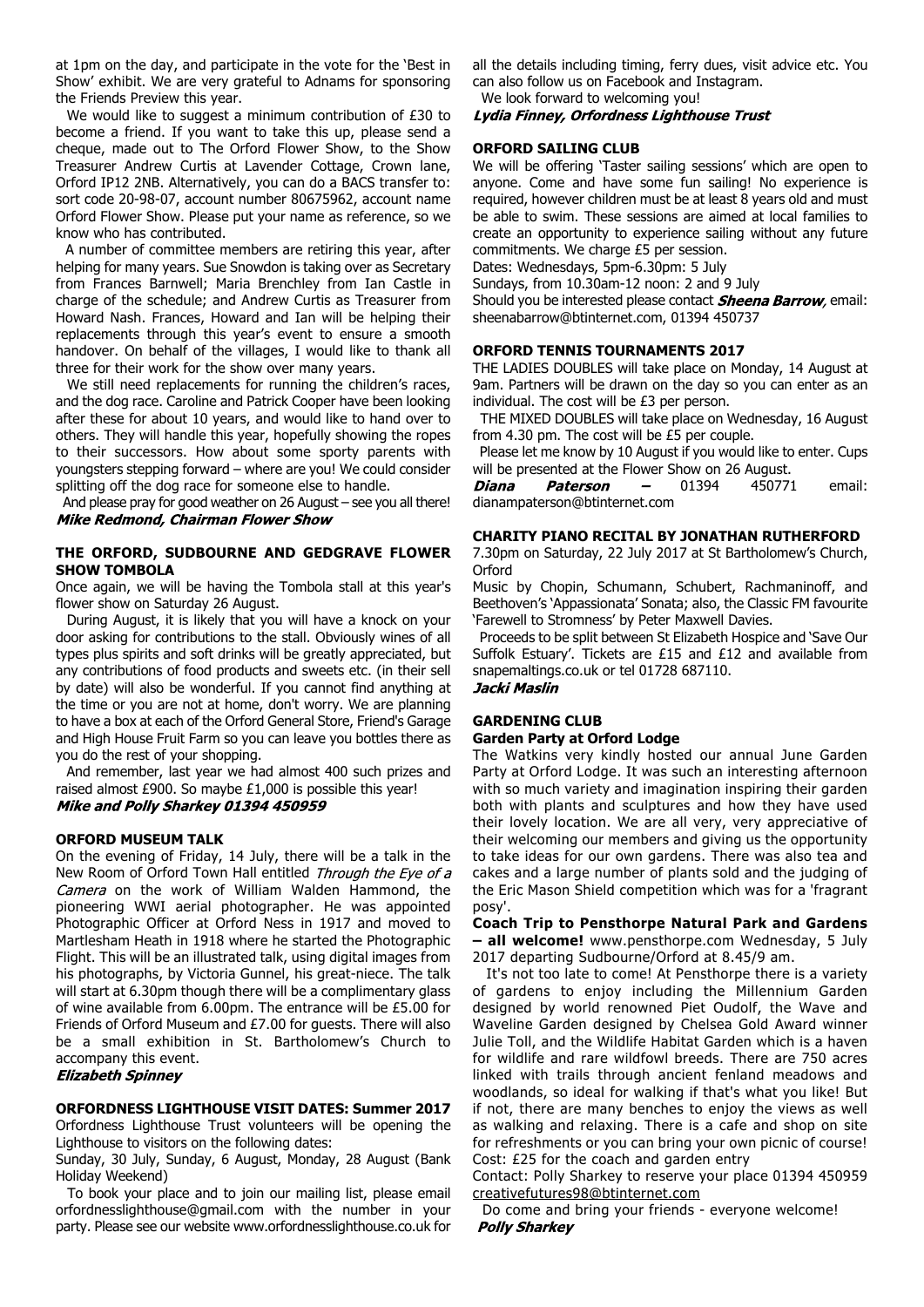### **NATIONAL GARDENS SCHEME**

On Sunday, 2 July 2017, the gardens at Gedgrave Hall and Green Lane House, both on Gedgrave Road, will be open from 11am to 5pm. Teas will be on sale at Gedgrave Hall. The combined charge for both gardens is £6.00, children free. Dogs must be on leads.

 The National Gardens Scheme supports many major charities and your visits to these gardens can help change lives as well as being an enjoyable experience.

# **FITNESS & MOBILITY CLASSES IN ORFORD**

Are you as fit and mobile as you could be? Come to Bart's Hall in Broad Street, Orford and join our happy group where simple exercises improve your muscle strength, flexibility and balance. The class is run by a trained instructor. All ages welcomed. For more information: telephone Maggie Beale 450292

#### **KING'S HEAD NEWS**

The great weather of June brought many visitors to the pub and let's hope that continues into July. It's lovely seeing so many people using the garden area.

 The Quiz Night was won by our friends 'The Tourists' who made their annual pilgrimage to Orford from North of the border and London to reap the benefits of winning the quiz and the pleasure of setting the next one which is on Sunday, 16 July at 8pm. The first time we reverted back to winner takes all and sets the quiz – but from past experience we know they set a great quiz.

 On the sporting field we carried on our cricket and battled bravely against Westleton White Horse but failed to win the Dickie Bancroft Trophy. Great praise to Niall O'Keeffe whose hamstring went in pursuit of a ball – as dramatic a scene as a deer shot in full flight – we hope it repairs well for the next matches. We pursue our chance of victory away to Westleton White Horse on 18 July and then at home to Thorpeness Dolphin on 27 July. Anyone interested in playing please let Stuart Moss or Ian know.

 We are disappointed to announce that Zoe Backhouse will be leaving the kitchen team at the beginning of July to change career and off to new pastures. We would like to thank Zoe for all the hard work and effort she has put in to our time with us and the great food she has turned out. Every good wish for her new career; we will miss her smiles, her laugh and her occasional hissy fits. However, we are delighted to welcome back to the fold Daniel Bunce as Head Chef. Danny returns to us after spending the past 18 months working as Head Chef at Café 1885 at Snape Maltings. Danny brings a huge depth of experience, having also been Head Chef at Sommerleyton Hall. We look forward to working with Daniel again and seeing his influence on the kitchen team.

 We all know how busy Orford can get during the next couple of months and we look forward to welcoming you all to The King's. **Ian & Suzanne Ballantine**, thekingsheadorford@gmail.com

# **ORFORD AND SUDBOURNE W.I. Day Trip to Norwich**

Thursday, 16 November 2017

Pickups in Sudbourne, Orford and Snape to arrive outside John Lewis about 10.30 and depart from there at 4pm. Cost: £13.00 per person and **everyone** is welcome to join us. To book a seat  $\frac{1}{2}$  contact  $\frac{1}{2}$  **Louise Schofield** 01394 450108, louiseschofield0104@gmail.com

#### **PENINSULAR PRACTICE PATIENT PARTICIPATION GROUP: A quick phone call is all it takes…**

We at the PPG were shocked to read that 94 surgery appointments were missed between 1 January and 31 March. That is one EVERY day and equates to nearly 22 hours of consultation time. We were also disappointed to learn that the numbers have been increasing over recent months. With ever mounting demand on doctors' surgeries this is a serious problem.

 To address this situation other surgeries in East Suffolk use the football referee system, i.e. two yellow cards as warnings and a red card as a sending off meaning removal from the patient list.

Locally this would mean registering with a doctor in Woodbridge so, whilst not considering this action at the moment, any missed appointments are noted on patient records for future reference. Our surgery sends out reminders to mobile phones for forthcoming appointments. If you have a mobile phone, please could you ensure the number is given to the receptionist.

 Unused appointments are one of the reasons you cannot always get an appointment where and when you want one. If you cannot attend for any reason please let the surgery know. Alderton: 01394 411641 or Orford: 01394 4350315.

**Patient Participation Group** peninsulapracticeppg@gmail.com

# **BUTLEY FLOWER SHOW: FUN DOG SHOW**

Does your dog have: The most beautiful eyes, the waggiest tail, or could your dog be the dog our Judge would most like to take home? Does he/she have talent? Do you AND your dog have a talent? Does your dog like fancy dress? If so, come along to Butley Flower Show on Sunday 23 July at 3pm for 45 minutes of fun in the Butley Flower Show Fun Dog Show. Your pooch could be the recipient of a highly prized Butley Flower Show rosette! £1 per class, payable on the day - no need to enter beforehand. See you there!

#### **Susie White**

# **ALDE AND ORE ESTUARY PARTNERSHIP and THE ESTUARY TRUST**

If you live, work or play around the Alde & Ore rivers, please join our shared campaign to SAVE OUR SUFFOLK ESTUARY @SOSestuary

 Thousands of us benefit from life and holidays in and around the Alde & Ore Estuary every year. Yet without significant investment in the maintenance of the estuary walls, our landscape will not be able to withstand strong tidal surges. In total we will need around £12 million to upgrade the river walls. About £1.5-2 million will come from Government sources and our farmers have committed to raise £5 million. As a community we need to raise £5 million (£630,000 already received as a legacy). Help us now and together we can help protect our estuary life.

Some diary dates if you missed us at the Suffolk Show… Visit us at Summer Events: Snape Maltings 1 July, Aldeburgh

- Carnival 21 August and Orford Flower Show 26 August. • Saturday, 16 September 2017 - Four Ferries charity bike ride: cycle across the four foot ferries of Harwich, Bawdsey, Butley and Walberswick on one day – details to follow on the website.
	- Saturday, 14 October 2017 Launch of Fundraising Campaign – film shows in Aldeburgh and Orford – details to follow.
	- Thursday, 23 November 2017 Don't miss Suffolk's biggest ever pub quiz: 'How Well Do You Know Suffolk?' From Thorpeness to Hollesley, 15 coastal pubs are participating in an inter-estuary Suffolk-themed pub quiz, each pub with a local 'celebrity' quiz master. Prizes, surprises and lots of fun. Book a table at your favourite pub and bring a team. The event is for everyone! Further information on our website in due course.

Follow @SOSestuary on Twitter for latest news on events and project progress.

Tweet us a photo of your favourite stretch to #MyEstuary Gather friends together who love this estuary and organise events to help raise funds from your community.

Visit our website and see the flood cells most at risk if our river walls are not maintained.

**Please make a donation** via our website and help us protect the homes, jobs and future of the Alde & Ore Estuary. All proceeds go to the Alde and Ore Estuary Trust (Registered Charity No 1155115).

**www.aoep.co.uk @SOSestuary**